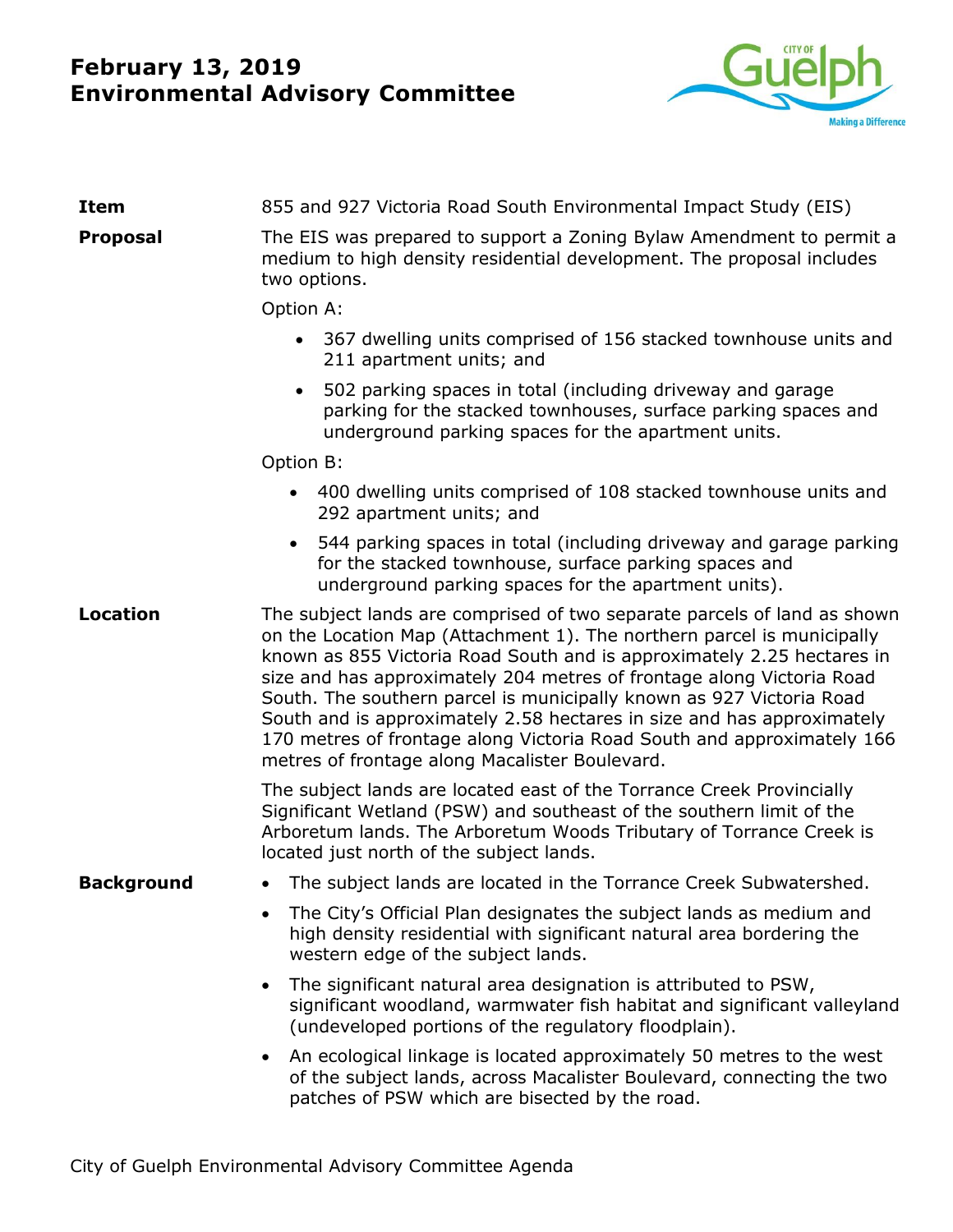- The PSW and significant woodland limits were staked with in the field with the Grand River Conservation Authority (GRCA) and City of Guelph, respectively.
- The subject lands were used to stockpile fill for a number of years.
- The original subdivision approval included an Environmental Impact Assessment (2001) and an Environmental Implementation Report (EIR) (2008). An EIR Update (2017) was undertaken for the Phase 4 lands.
- The Guelph Trail Master Plan identifies a secondary trail route from the intersection of Zaduk Place and Macalister Boulevard to Victoria Road South.
- An EIS Terms of Reference was heard at the April 12, 2017 Environmental Advisory Committee (EAC) meeting. A revised Terms of Reference was approved by City staff on June 12, 2017.

#### **Comments** Staff have reviewed the EIS prepared by Stantec Consulting Ltd. dated June 15, 2018 and supporting documents, and offer the following comments:

### **Limits to Development and Permitted Uses**

- Official Plan Policy 4.1.3.4.6 states that stormwater management facilities and structures may be permitted within the established buffers to significant wetlands provided they are located a minimum distance of 15 metres from a PSW. Stormwater management ponds included in Option A and Option B appear to encroach within the 15 metre buffer.
- Passive recreation is a general permitted use within the natural heritage system (Policy 4.1.2.1.ii). In the Official Plan, passive recreational activities means "a range of outdoor activities and passive uses compatible with protecting the natural heritage features and areas including, but not limited to, wildlife habitat, wetlands and woodlands. Activities and uses include bird watching, hiking, photography, snowshoeing, and may require the construction of a trail, benches or boardwalks in accordance with the Guelph Trail Master Plan or are integral to the scientific, educational or passive recreational use of a property". Common amenity areas do not meet the definition of passive recreational activities, and are thus not considered a permitted use within the natural heritage system, including minimum or established buffers. Common Amenity Areas appear to encroach within the minimum buffers to the PSW and significant woodland in both Option A and Option B.

### **Grading**

 Figures 2a and 2b (Option A Site Plan and Option B Site Plan, respectively) illustrate grading associated with the proposed stormwater management pond, but do not appear to illustrate the limits of grading associated with the remainder of the development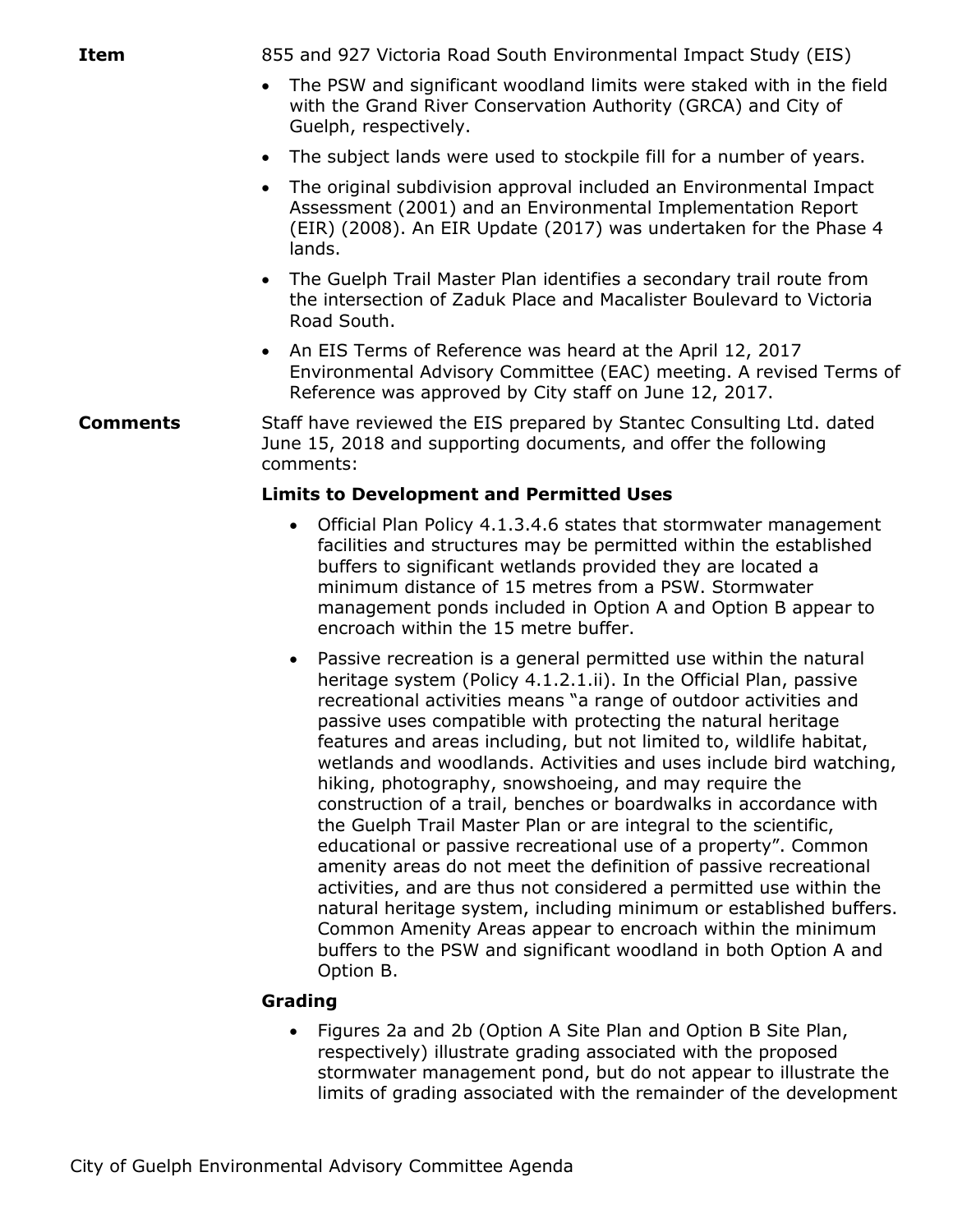as shown on the Preliminary Site Servicing and Grading Plans prepared by Valdor as part of the Functional Servicing Report. The Official Plan definition of development includes site alteration activities such as fill, grading and excavation that would change the landform and natural vegetative characteristics of a site. The limits of development (including grading) must respect the minimum buffers of the natural heritage system, with the exception of general permitted uses and additional uses listed in the Official Plan.

- The EIS should include an assessment of impacts associated with the grading requirements of the proposed development, and provide an opinion as to whether or not the proposal is consistent with Official Plan policies.
- The Tree Inventory and Preservation Plan and Grading Plan must be compatible. Grading and a proposed catchbasin appear to be proposed within the limits of the Tree Protection Fencing recommended in the Tree Inventory and Preservation Plan.

# **Secondary Trail**

- Insufficient detail has been provided on the secondary trail route that is to extend from the intersection of Zaduk Place and Macalister Boulevard to Victoria Road South. Comments provided by City Parks and Recreation staff appended to Appendix C of the EIS indicate that the secondary trail should be evaluated in the EIS including all potential impacts of the trail including grading, drainage measures, hazard tree management, etc. Comments also indicate that the EIS should consider all practical trail route alternatives to avoid impacts to the natural heritage features. This will require a thorough site analysis consultation and site visit(s) with relevant staff.
- The EIS should include a preliminary trail design in sufficient detail to confirm its feasibility in terms of both protecting the natural heritage system and working with the proposed development concept for the subject lands.

### **Wetland Water Balance**

- The site area included in the pre-development monthly water balance is 5.44 ha whereas the site area included in the postdevelopment monthly water balance (prepared for Option A and Option B) is 4.50ha. With respect to evaluating the potential for hydrologic impacts to the adjacent PSW, the results of the water balance are thus not comparable.
- The Hydrogeology Study (Stantec June 8, 2018) and Functional Servicing Report (Valdor May 2018) indicates that an annual infiltration deficit of  $9.948m<sup>3</sup>$  under Concept A and  $10.129m<sup>3</sup>$  under Concept B will occur, post-development. Both reports indicate that a site water balance was previously completed for the entire Kortright East Subdivision and that stormwater management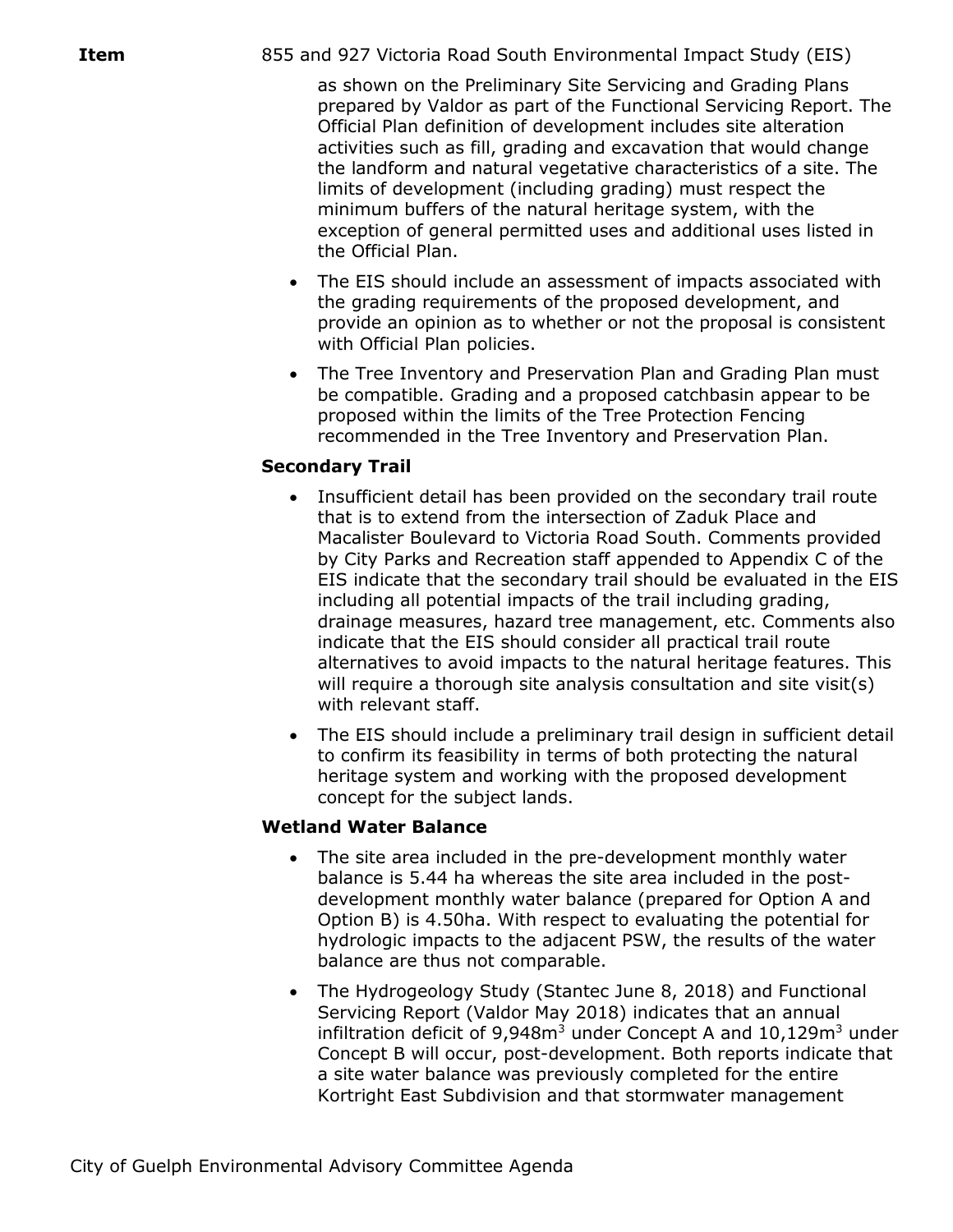facilities 1,3,4,5 and 6 were designed to incorporate a centralized infiltration basin in order to infiltrate stormwater runoff. It was determined that the stormwater management pond for the subject property (SWM No.2) would be designed as a wet pond due to the fairly impervious nature of the soils in this location. SWM No.1 was designed to account for additional infiltration that could not be accommodated in the catchment for SWM No.2, with postdevelopment infiltration rates exceeding pre-development rates, based on the results of the site water balance completed for the wetland adjacent to SWM No.1 and No.2 (i.e., excess of  $49,081m^3$ /yr). Both reports indicate that no additional infiltration is required for the subject site due to sufficient additional infiltration provided by SWM No.1.

- The wetland water balance should demonstrate the amount of additional infiltration provided by SWM No.1 and compare to the infiltration deficit in catchment 101. In addition, clarification on whether or not SWM No.1 infiltrates to the same aquifer as catchment 101 would be beneficial, as would the direction of groundwater flow in relation to additional infiltration provided at SWM No.1 to compensate for deficit in catchment 101. The EIS and supporting wetland water balance must demonstrate that the proposed approach to stormwater management will not result in a negative impact to the wetland or groundwater regime.
	- $\circ$  For example, the stormwater management plan prepared for the Kortright subdivision included a water budget analysis for the north wetland that compared pre-development conditions in catchment 102 (5.79ha) to post-development conditions in the catchment for SWM No.1 (15.7ha). Based on the information presented, it is not possible to determine whether or the proposal will work.
- The water balance indicates a substantial increase in runoff, postdevelopment  $(8,691 \text{ m}^3/\text{yr}$  to 30,017 (Option A)-30,518 m $^3/\text{yr}$ (Option B), representing an approximate 250% increase in runoff). This demonstrates a hydrologic impact to the wetland, and may result in a negative impact to the receiving tributary and indirect fish habitat. The EIS should include an assessment of impacts associated with increased runoff and the proposed outlet to the Arboretum Woods Tributary and downstream riverine PSW, as well as potential impacts to the adjacent PSW and groundwater regime.

### **Impact Assessment**

 The EIS should include an evaluation of the need for an established buffer (per Official Plan policy 4.1.1.11). This evaluation should include an assessment of the proposed development's grading requirements and trail alignment. Recognizing that the trail corridor requires a width of 6.5 m, consideration should be given to a greater buffer the minimum buffer widths included in the current proposal.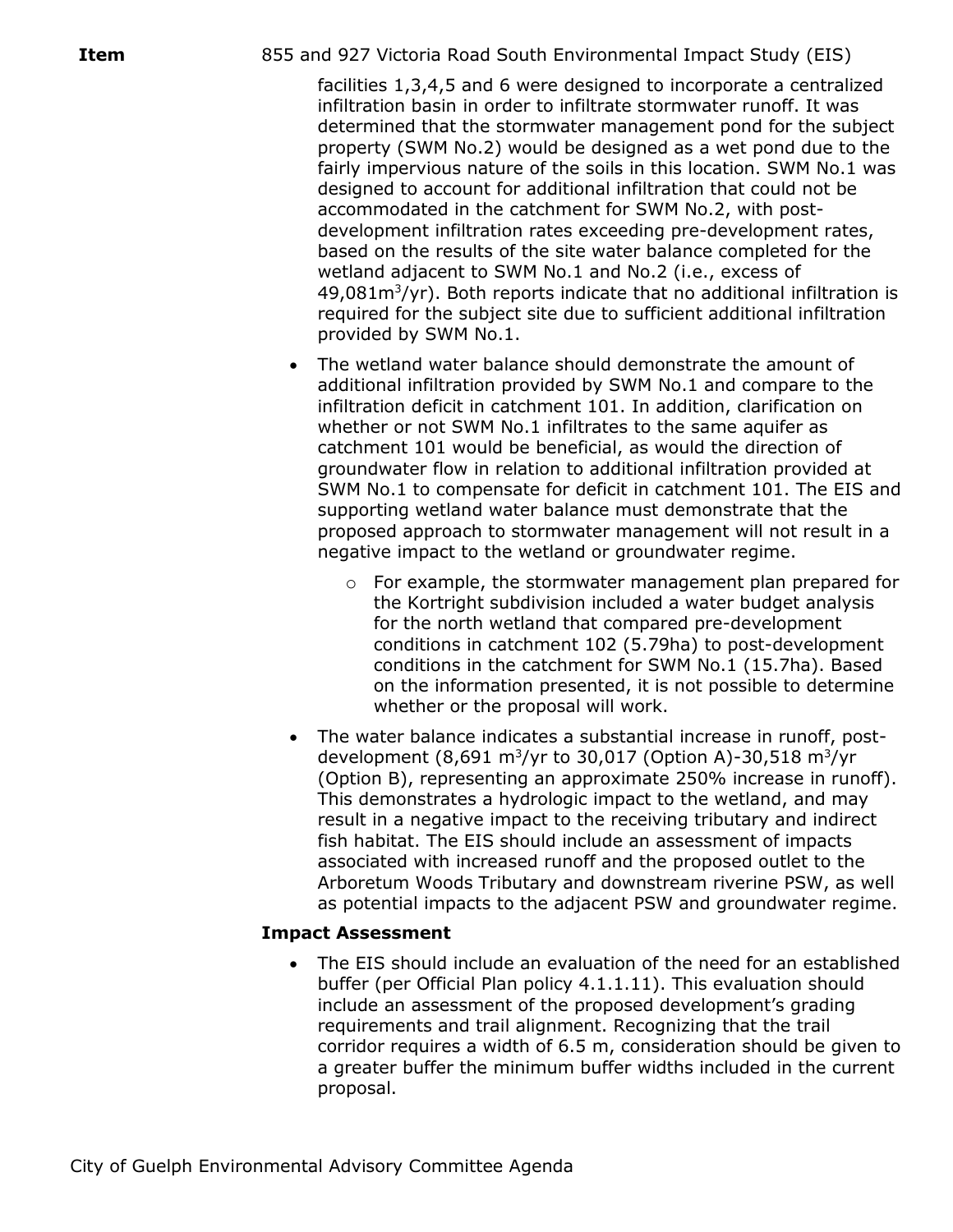Option A and Option B both include underground parking spaces. Given the high water table on the subject property, the EIS should assess impacts associated with dewatering requirements to accommodate underground parking. Mitigation measures should also be recommended.

# **Recommended Mitigation Measures**

- The EIS recommends that native shrubs and pollinator-friendly flowering species be planted within the buffer. The effectiveness of the buffer would be enhanced through a more varied planting approach that includes both trees and shrubs to strengthen the PSW/woodland edge, especially following the removal of Common Buckthorn.
- Invasive species management is proposed as a mitigation measure. Measures to control Common Buckthorn are recommended. It is expected that a future EIR would include a detailed description of this mitigation measure.
- Recommended mitigation measures could be expanded to include funnel fencing to improve the effectiveness of the wildlife culvert under Macalister Boulevard, given the potential for increased traffic and increased amphibian/reptile road mortality associated with the proposed development.

### **Minor Comments**

- The Canadian Wildlife Service lists the breeding bird window for Bird Conservation Region 13 Nesting Zone C2 as April 1 to August 25 (not April 15 to August 9).
- It would be helpful if Figures 5a and 5b could be updated to include the surveyed limits of natural features, in addition to their buffers.
- Chain-link fencing is proposed at the limits of the development. Please clarify if the recommendation is to place the fencing between the development and the trail, or between the trail and the natural heritage system.
- Section 7.4 Net Environmental Assessment lists minimal vegetation removal as a measure to protect the adjacent PSW and significant woodland. Clarification on what is meant by 'minimal vegetation removal' is requested (e.g. limited to hazard tree removal).
- The EIS Terms of Reference included a proposed monitoring section. The EIS does not appear to include this information.

Comments have yet to be received from GRCA, and the City of Guelph's Park Planning and Engineering Departments.